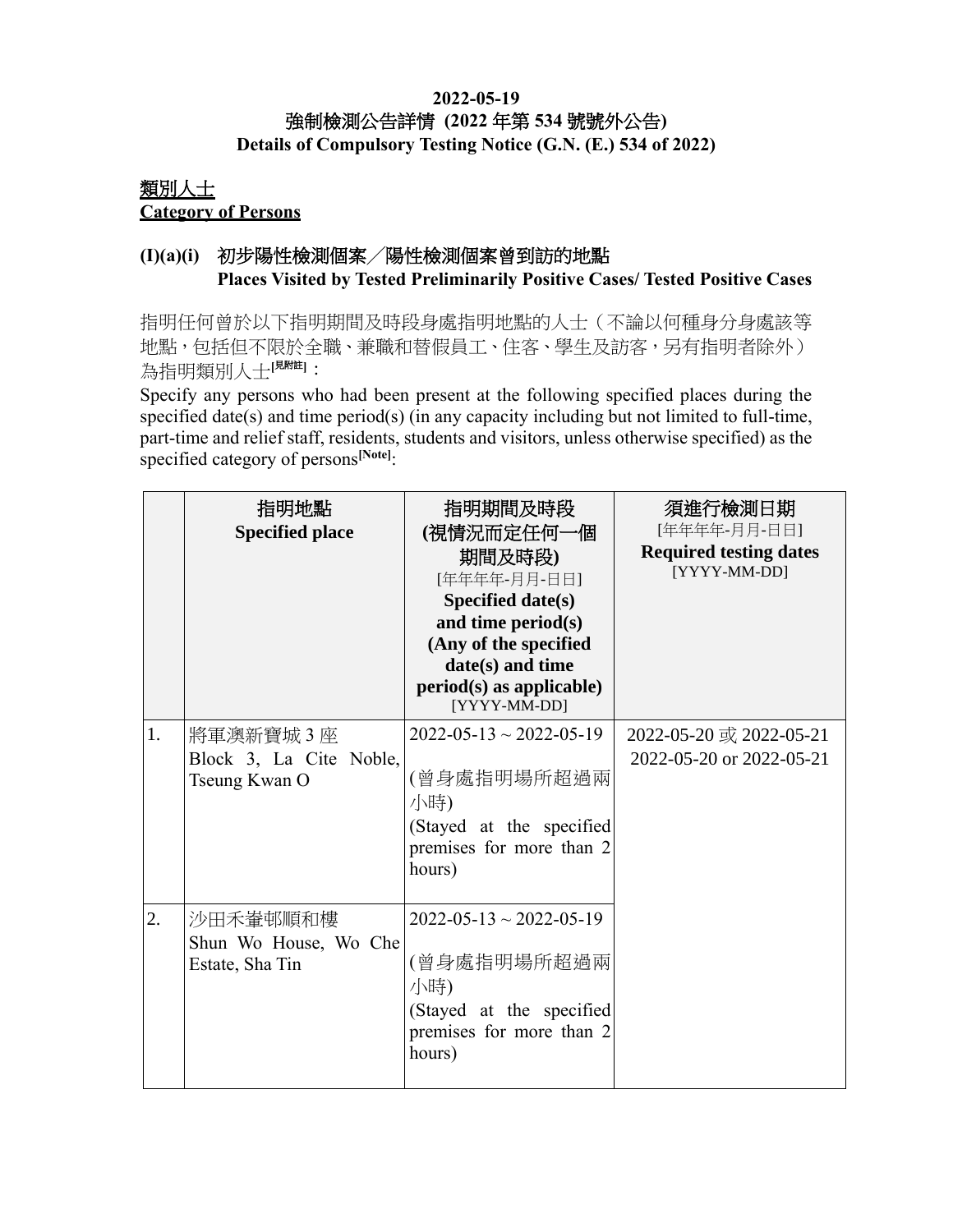|                  | 指明地點<br><b>Specified place</b>                                  | 指明期間及時段<br>(視情況而定任何一個<br>期間及時段)<br>[年年年年-月月-日日]<br>Specified date(s)<br>and time period(s)<br>(Any of the specified<br>date(s) and time<br>$period(s)$ as applicable)<br>[YYYY-MM-DD] | 須進行檢測日期<br>[年年年年-月月-日日]<br><b>Required testing dates</b><br>[YYYY-MM-DD] |
|------------------|-----------------------------------------------------------------|---------------------------------------------------------------------------------------------------------------------------------------------------------------------------------------|--------------------------------------------------------------------------|
| 3.               | 元朗屏欣苑屏彥閣<br>Ping Yin House, Ping Yan<br>Court, Yuen Long        | $2022 - 05 - 13 \sim 2022 - 05 - 19$<br>(曾身處指明場所超過兩<br>小時)<br>(Stayed at the specified<br>premises for more than 2<br>hours)                                                          | 2022-05-20 或 2022-05-21<br>2022-05-20 or 2022-05-21                      |
| $\overline{4}$ . | 粉嶺碧湖花園6座<br>Block 6, Avon Park, Fanling                         | $2022 - 05 - 13 \sim 2022 - 05 - 19$<br>(曾身處指明場所超過兩<br>小時)<br>(Stayed at the specified<br>premises for more than 2<br>hours)                                                          |                                                                          |
| 5.               | 將軍澳慧安園 1 座<br>Block 1, Well On Garden,<br>Tseung Kwan O         | $2022 - 05 - 13 \sim 2022 - 05 - 19$<br>(曾身處指明場所超過兩<br>小時)<br>(Stayed at the specified<br>premises for more than 2<br>hours)                                                          |                                                                          |
| 6.               | 東涌逸東一邨雍逸樓<br>Yung Yat House, Yat Tung<br>(1) Estate, Tung Chung | $2022 - 05 - 13 \sim 2022 - 05 - 19$<br>(曾身處指明場所超過兩<br>小時)<br>(Stayed at the specified<br>premises for more than 2<br>hours)                                                          |                                                                          |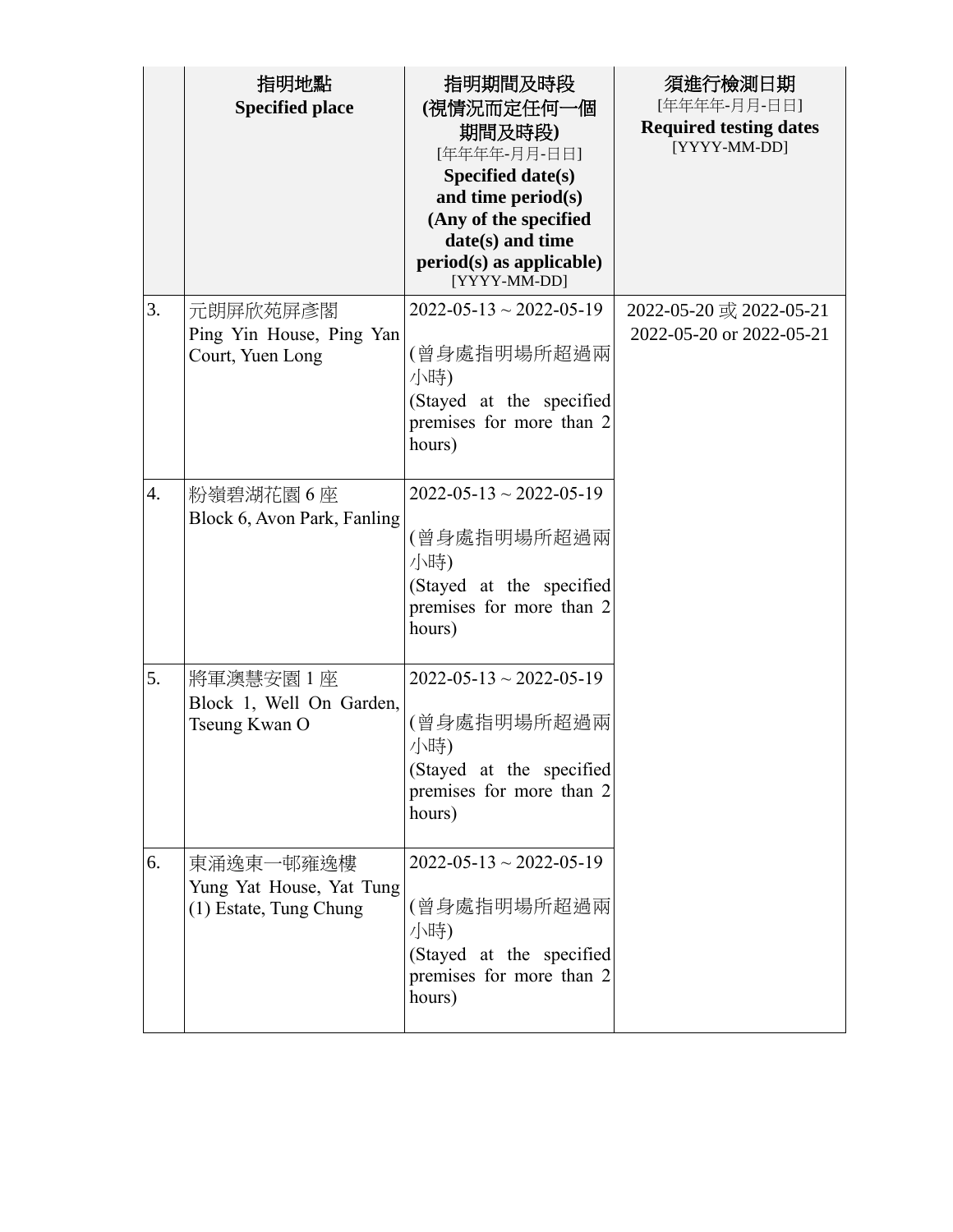|     | 指明地點<br><b>Specified place</b>                              | 指明期間及時段<br>(視情況而定任何一個<br>期間及時段)<br>[年年年年-月月-日日]<br>Specified date(s)<br>and time period(s)<br>(Any of the specified<br>date(s) and time<br>$period(s)$ as applicable)<br>[YYYY-MM-DD] | 須進行檢測日期<br>[年年年年-月月-日日]<br><b>Required testing dates</b><br>[YYYY-MM-DD] |
|-----|-------------------------------------------------------------|---------------------------------------------------------------------------------------------------------------------------------------------------------------------------------------|--------------------------------------------------------------------------|
| 7.  | 筲箕灣耀東邨耀富樓<br>Yiu Fu House, Yiu Tung<br>Estate, Shau Kei Wan | $2022 - 05 - 13 \sim 2022 - 05 - 19$<br>(曾身處指明場所超過兩<br>小時)<br>(Stayed at the specified<br>premises for more than 2<br>hours)                                                          | 2022-05-20 或 2022-05-21<br>2022-05-20 or 2022-05-21                      |
| 8.  | 沙田康林苑山林閣<br>Hong<br>Shan Lam House,<br>Lam Court, Sha Tin   | $2022 - 05 - 13 \sim 2022 - 05 - 19$<br>(曾身處指明場所超過兩<br>小時)<br>(Stayed at the specified<br>premises for more than 2<br>hours)                                                          |                                                                          |
| 9.  | 掃管笏愛琴海岸6座<br>Tower 6, Aegean Coast, So<br>Kwun Wat          | $2022 - 05 - 13 \sim 2022 - 05 - 19$<br>(曾身處指明場所超過兩<br>小時)<br>(Stayed at the specified<br>premises for more than 2<br>hours)                                                          |                                                                          |
| 10. | 掃管笏愛琴海岸3座<br>Tower 3, Aegean Coast, So<br>Kwun Wat          | $2022 - 05 - 13 \sim 2022 - 05 - 19$<br>(曾身處指明場所超過兩<br>小時)<br>(Stayed at the specified<br>premises for more than 2<br>hours)                                                          |                                                                          |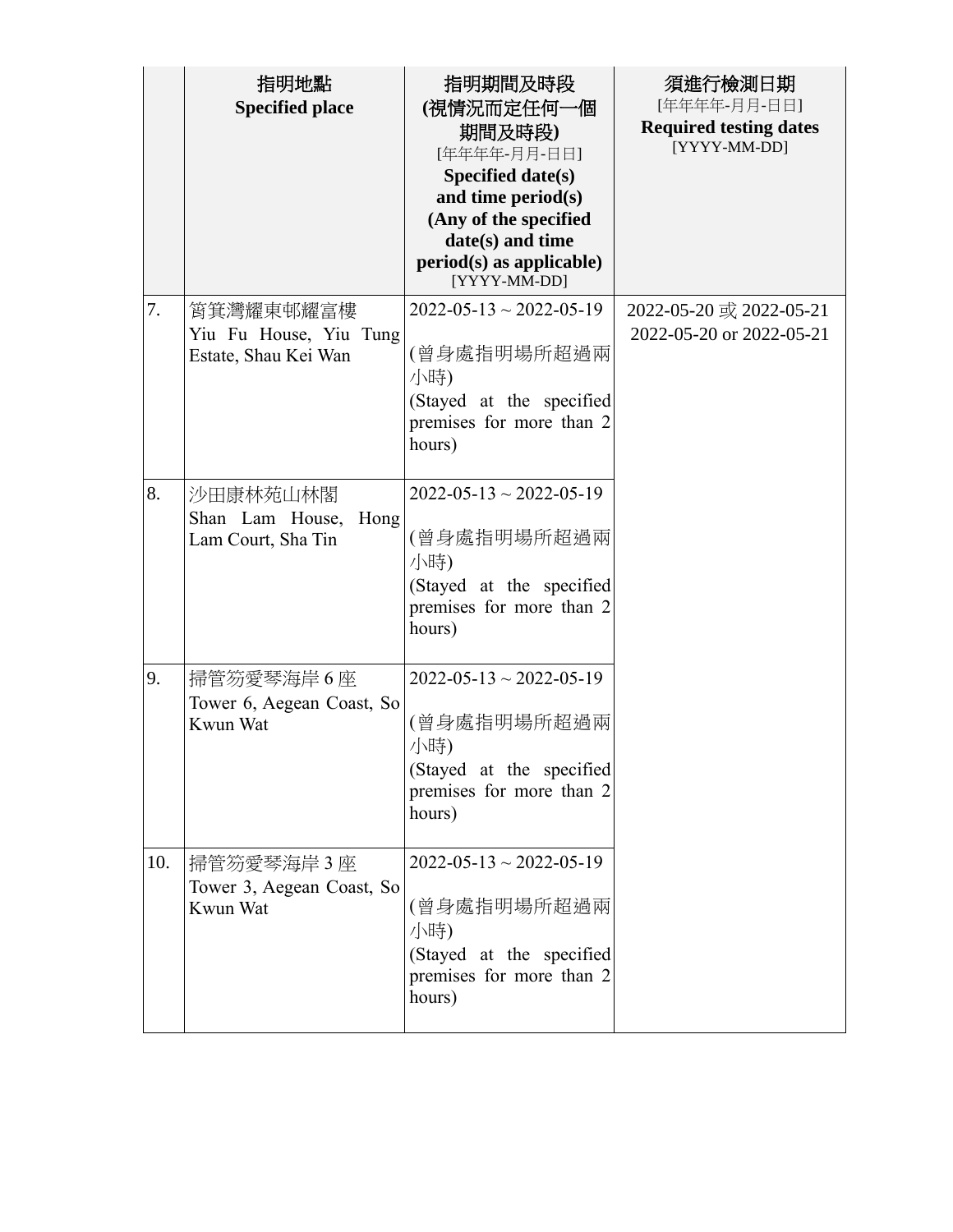|     | 指明地點<br><b>Specified place</b>                                | 指明期間及時段<br>(視情況而定任何一個<br>期間及時段)<br>[年年年年-月月-日日]<br>Specified date(s)<br>and time period(s)<br>(Any of the specified<br>date(s) and time<br>$period(s)$ as applicable)<br>[YYYY-MM-DD] | 須進行檢測日期<br>[年年年年-月月-日日]<br><b>Required testing dates</b><br>[YYYY-MM-DD] |
|-----|---------------------------------------------------------------|---------------------------------------------------------------------------------------------------------------------------------------------------------------------------------------|--------------------------------------------------------------------------|
| 11. | 屯門山景邨景安樓<br>King On House, Shan King<br>Estate, Tuen Mun      | $2022 - 05 - 13 \sim 2022 - 05 - 19$<br>(曾身處指明場所超過兩<br>小時)<br>(Stayed at the specified<br>premises for more than 2<br>hours)                                                          | 2022-05-20 或 2022-05-21<br>2022-05-20 or 2022-05-21                      |
| 12. | 將軍澳翠林邨欣林樓<br>Yan Lam House, Tsui Lam<br>Estate, Tseung Kwan O | $2022 - 05 - 13 \sim 2022 - 05 - 19$<br>(曾身處指明場所超過兩<br>小時)<br>(Stayed at the specified<br>premises for more than 2<br>hours)                                                          |                                                                          |
| 13. | 屯門兆麟苑輝麟閣<br>Fai Lun House, Siu Lun<br>Court, Tuen Mun         | $2022 - 05 - 13 \sim 2022 - 05 - 19$<br>(曾身處指明場所超過兩<br>小時)<br>(Stayed at the specified<br>premises for more than 2<br>hours)                                                          |                                                                          |
| 14. | 沙田駿洋邨駿時樓<br>Chun<br>Chun Sze House,<br>Yeung Estate, Sha Tin  | $2022 - 05 - 13 \approx 2022 - 05 - 19$<br>(曾身處指明場所超過兩<br>小時)<br>(Stayed at the specified<br>premises for more than 2<br>hours)                                                       |                                                                          |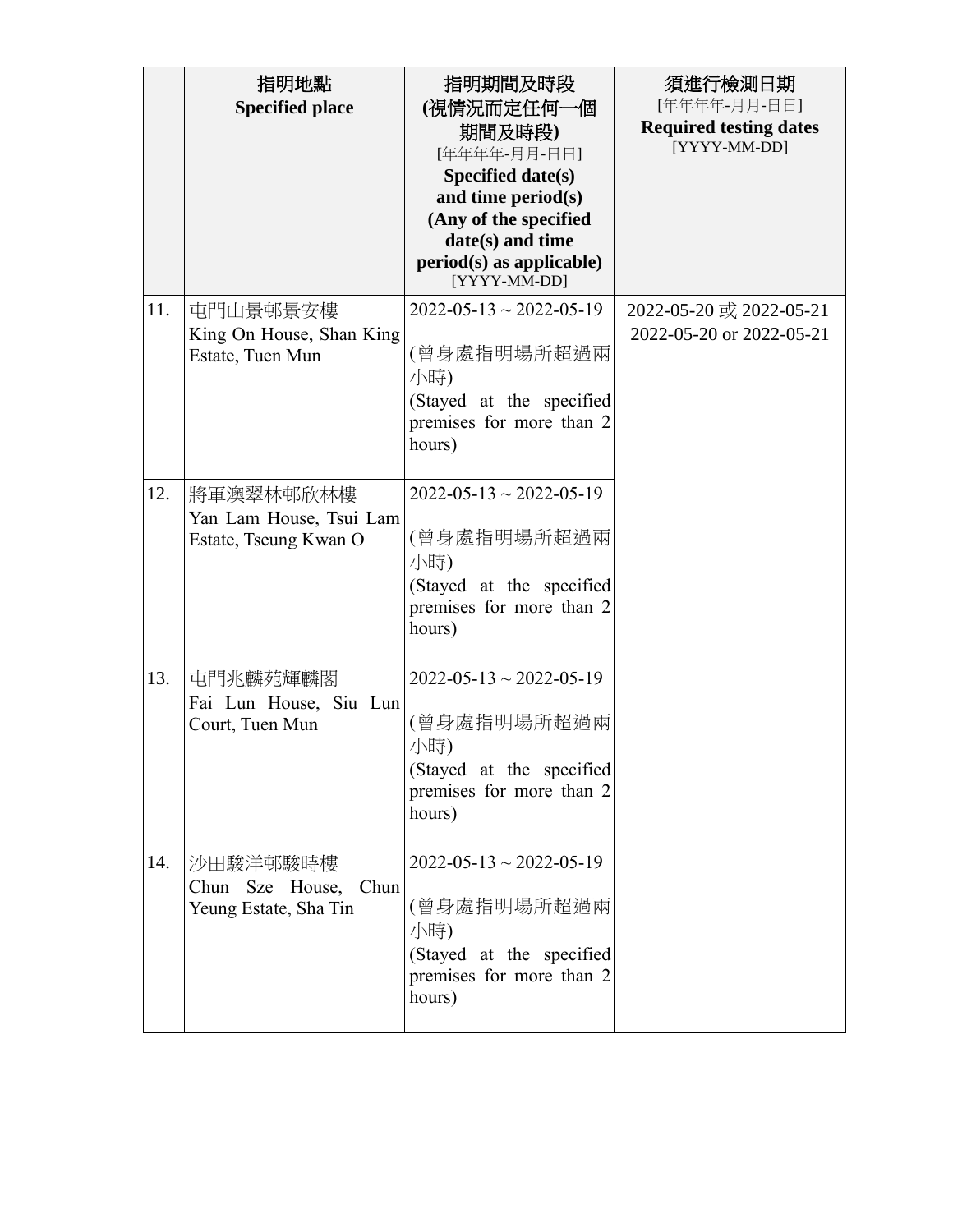|     | 指明地點<br><b>Specified place</b>                                                                                                                                                                | 指明期間及時段<br>(視情況而定任何一個<br>期間及時段)<br>[年年年年-月月-日日]<br>Specified date(s)<br>and time period(s)<br>(Any of the specified<br>date(s) and time<br>$period(s)$ as applicable)<br>[YYYY-MM-DD] | 須進行檢測日期<br>[年年年年-月月-日日]<br><b>Required testing dates</b><br>[YYYY-MM-DD] |
|-----|-----------------------------------------------------------------------------------------------------------------------------------------------------------------------------------------------|---------------------------------------------------------------------------------------------------------------------------------------------------------------------------------------|--------------------------------------------------------------------------|
| 15. | 九龍城德朗邨德珮樓<br>Tak Pui House, Tak Long<br>Estate, Kowloon City                                                                                                                                  | $2022 - 05 - 13 \sim 2022 - 05 - 19$<br>(曾身處指明場所超過兩<br>小時)<br>(Stayed at the specified<br>premises for more than 2<br>hours)                                                          | 2022-05-20 或 2022-05-21<br>2022-05-20 or 2022-05-21                      |
| 16. | 紅磡海逸豪園 20 座<br>Tower 20, Laguna Verde,<br>Hung Hom                                                                                                                                            | $2022 - 05 - 13 \sim 2022 - 05 - 19$<br>(曾身處指明場所超過兩<br>小時)<br>(Stayed at the specified<br>premises for more than 2<br>hours)                                                          |                                                                          |
| 17. | 油麻地文苑街 2-8 號及文   2022-05-13~2022-05-19<br>蔚街 1-7號文苑樓前座<br>Man Yuen Building Front (曾身處指明場所超過兩<br>Block, 2-8 Man Yuen Street<br>and 1-7 Man Wai Street, Yau (Stayed at the specified<br>Ma Tei | 小時)<br>premises for more than 2<br>hours)                                                                                                                                             |                                                                          |
| 18. | 牛池灣彩雲二邨豐澤樓<br>Fung Chak House, Choi<br>Wan (2) Estate, Ngau Chi (曾身處指明場所超過兩<br>Wan                                                                                                            | $2022 - 05 - 13 \sim 2022 - 05 - 19$<br>小時)<br>(Stayed at the specified<br>premises for more than 2<br>hours)                                                                         |                                                                          |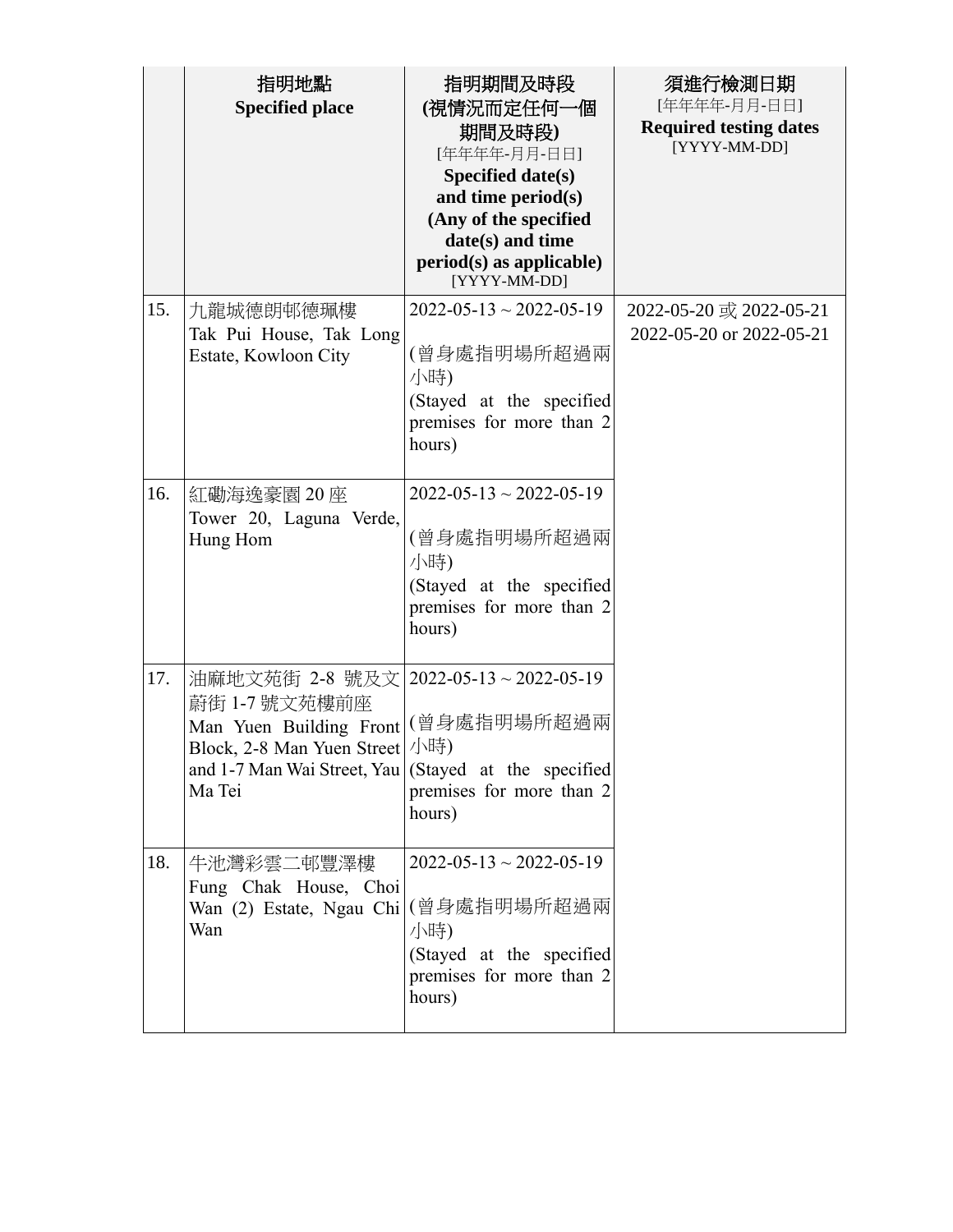|     | 指明地點<br><b>Specified place</b>                                                                                     | 指明期間及時段<br>(視情況而定任何一個<br>期間及時段)<br>[年年年年-月月-日日]<br>Specified date(s)<br>and time period(s)<br>(Any of the specified<br>date(s) and time<br>$period(s)$ as applicable)<br>[YYYY-MM-DD] | 須進行檢測日期<br>[年年年年-月月-日日]<br><b>Required testing dates</b><br>[YYYY-MM-DD] |
|-----|--------------------------------------------------------------------------------------------------------------------|---------------------------------------------------------------------------------------------------------------------------------------------------------------------------------------|--------------------------------------------------------------------------|
| 19. | 上環和風街1號盈峰一號<br>One Pacific Heights, 1 Wo<br>Fung Street, Sheung Wan                                                | $2022 - 05 - 13 \sim 2022 - 05 - 19$<br>(曾身處指明場所超過兩<br>小時)<br>(Stayed at the specified<br>premises for more than 2<br>hours)                                                          | 2022-05-20 或 2022-05-21<br>2022-05-20 or 2022-05-21                      |
| 20. | 筲箕灣筲箕灣東大街51號   2022-05-13~2022-05-19<br>東灣閣<br>The Eastborne, 51 Shau Kei<br>Wan Main Street East, Shau<br>Kei Wan | (曾身處指明場所超過兩<br>小時)<br>(Stayed at the specified<br>premises for more than 2<br>hours)                                                                                                  |                                                                          |
| 21. | 上水彩園邨彩湖樓<br>Choi Wu House, Choi Yuen<br>Estate, Sheung Shui                                                        | $2022 - 05 - 13 \sim 2022 - 05 - 19$<br>(曾身處指明場所超過兩<br>小時)<br>(Stayed at the specified<br>premises for more than 2<br>hours)                                                          |                                                                          |
| 22. | 柴灣興民邨民富樓<br>Man Fu House, Hing Man<br>Estate, Chai Wan                                                             | $2022 - 05 - 13 \sim 2022 - 05 - 19$<br>(曾身處指明場所超過兩<br>小時)<br>(Stayed at the specified<br>premises for more than 2<br>hours)                                                          |                                                                          |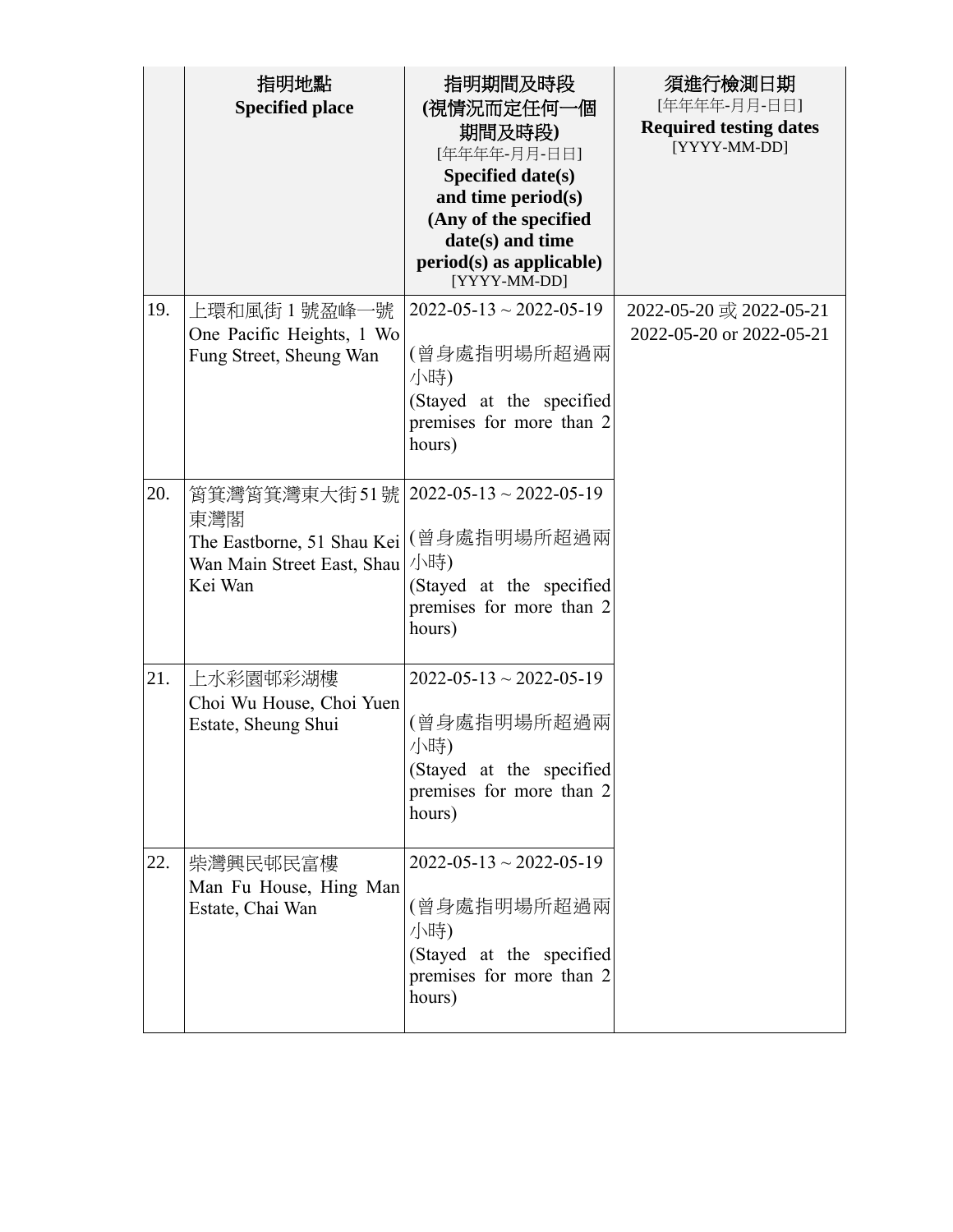|     | 指明地點<br><b>Specified place</b>                                                 | 指明期間及時段<br>(視情況而定任何一個<br>期間及時段)<br>[年年年年-月月-日日]<br>Specified date(s)<br>and time period(s)<br>(Any of the specified<br>date(s) and time<br>$period(s)$ as applicable)<br>[YYYY-MM-DD] | 須進行檢測日期<br>[年年年年-月月-日日]<br><b>Required testing dates</b><br>[YYYY-MM-DD] |
|-----|--------------------------------------------------------------------------------|---------------------------------------------------------------------------------------------------------------------------------------------------------------------------------------|--------------------------------------------------------------------------|
| 23. | 粉嶺欣盛苑欣麗閣<br>Yan Lai House, Yan Shing<br>Court, Fanling                         | $2022 - 05 - 13 \sim 2022 - 05 - 19$<br>(曾身處指明場所超過兩<br>小時)<br>(Stayed at the specified<br>premises for more than 2<br>hours)                                                          | 2022-05-20 或 2022-05-21<br>2022-05-20 or 2022-05-21                      |
| 24. | 東涌映灣園悅濤軒 11座<br>Tower 11, Carmel Cove,<br>Caribbean<br>Coast,<br>Tung<br>Chung | $2022 - 05 - 13 \sim 2022 - 05 - 19$<br>(曾身處指明場所超過兩<br>小時)<br>(Stayed at the specified<br>premises for more than 2<br>hours)                                                          |                                                                          |
| 25. | 將軍澳富康花園2座<br>Block 2, Beverly Garden,<br>Tseung Kwan O                         | $2022 - 05 - 13 \sim 2022 - 05 - 19$<br>(曾身處指明場所超過兩<br>小時)<br>(Stayed at the specified<br>premises for more than 2<br>hours)                                                          |                                                                          |
| 26. | 東涌逸東二邨德逸樓<br>Tak Yat House, Yat Tung (2)<br>Estate, Tung Chung                 | $2022 - 05 - 13 \sim 2022 - 05 - 19$<br>(曾身處指明場所超過兩<br>小時)<br>(Stayed at the specified<br>premises for more than 2<br>hours)                                                          |                                                                          |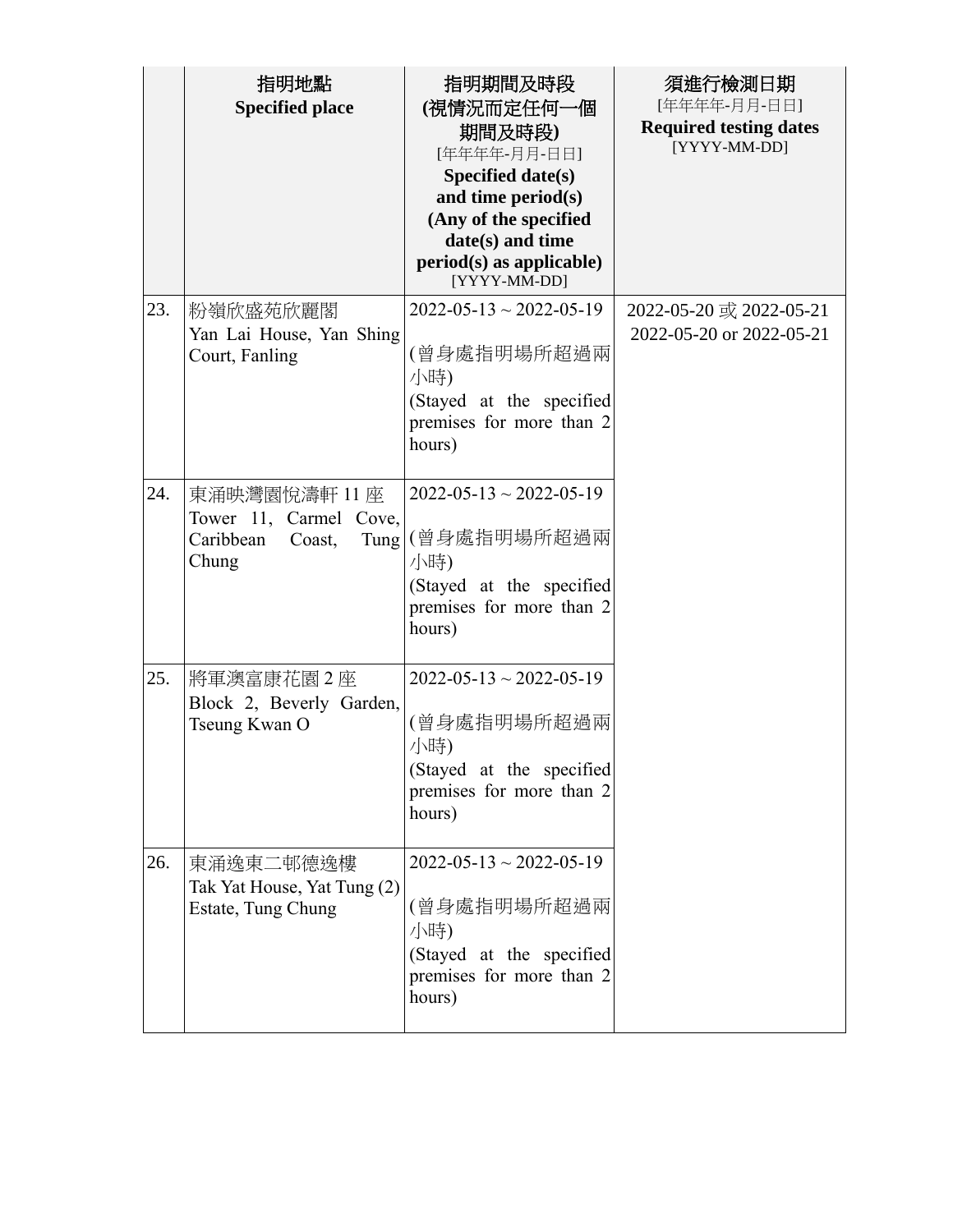|     | 指明地點<br><b>Specified place</b>                               | 指明期間及時段<br>(視情況而定任何一個<br>期間及時段)<br>[年年年年-月月-日日]<br>Specified date(s)<br>and time period(s)<br>(Any of the specified<br>date(s) and time<br>$period(s)$ as applicable)<br>[YYYY-MM-DD] | 須進行檢測日期<br>[年年年年-月月-日日]<br><b>Required testing dates</b><br>[YYYY-MM-DD] |
|-----|--------------------------------------------------------------|---------------------------------------------------------------------------------------------------------------------------------------------------------------------------------------|--------------------------------------------------------------------------|
| 27. | 元朗朗屏邨鏡屏樓<br>Kang Ping House, Long<br>Ping Estate, Yuen Long  | $2022 - 05 - 13 \sim 2022 - 05 - 19$<br>(曾身處指明場所超過兩<br>小時)<br>(Stayed at the specified<br>premises for more than 2<br>hours)                                                          | 2022-05-20 或 2022-05-21<br>2022-05-20 or 2022-05-21                      |
| 28. | 屯門澤豐花園澤民樓<br>Civic<br>House, Affluence<br>Garden, Tuen Mun   | $2022 - 05 - 13 \sim 2022 - 05 - 19$<br>(曾身處指明場所超過兩<br>小時)<br>(Stayed at the specified<br>premises for more than 2<br>hours)                                                          |                                                                          |
| 29. | 長沙灣蘇屋邨彩雀樓<br>Larkspur House, So Uk<br>Estate, Cheung Sha Wan | $2022 - 05 - 13 \sim 2022 - 05 - 19$<br>(曾身處指明場所超過兩<br>小時)<br>(Stayed at the specified<br>premises for more than 2<br>hours)                                                          |                                                                          |
| 30. | 鰂魚涌太古城春櫻閣<br>Primrose Mansion, Taikoo<br>Shing, Quarry Bay   | $2022 - 05 - 13 \approx 2022 - 05 - 19$<br>(曾身處指明場所超過兩<br>小時)<br>(Stayed at the specified<br>premises for more than 2<br>hours)                                                       |                                                                          |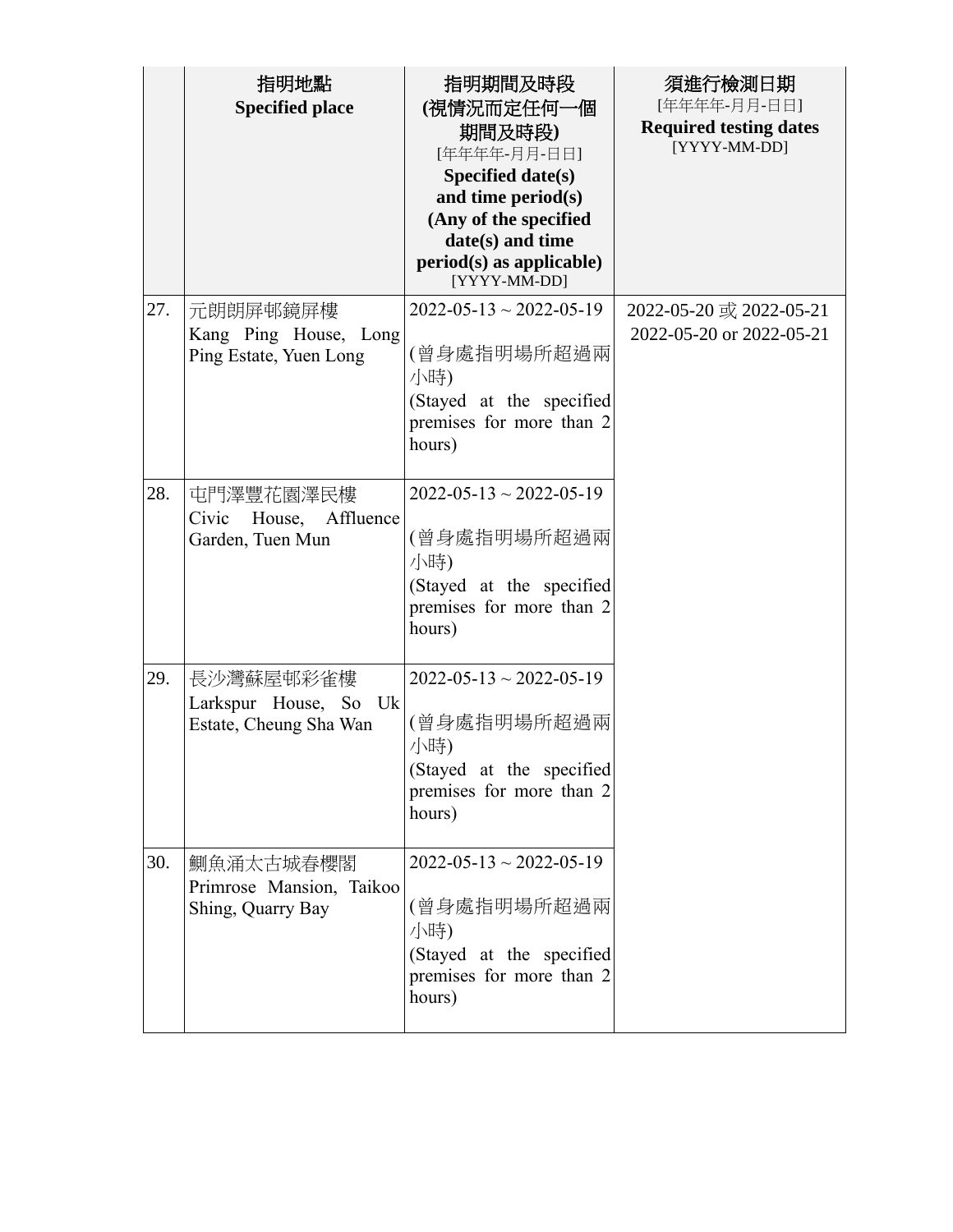|     | 指明地點<br><b>Specified place</b>                                                                                            | 指明期間及時段<br>(視情況而定任何一個<br>期間及時段)<br>[年年年年-月月-日日]<br>Specified date(s)<br>and time period(s)<br>(Any of the specified<br>date(s) and time<br>$period(s)$ as applicable)<br>[YYYY-MM-DD] | 須進行檢測日期<br>[年年年年-月月-日日]<br><b>Required testing dates</b><br>[YYYY-MM-DD] |
|-----|---------------------------------------------------------------------------------------------------------------------------|---------------------------------------------------------------------------------------------------------------------------------------------------------------------------------------|--------------------------------------------------------------------------|
| 31. | 尖沙咀漾日居 5 座<br>Tower 5, The Waterfront,<br>Tsim Sha Tsui                                                                   | $2022 - 05 - 13 \sim 2022 - 05 - 19$<br>(曾身處指明場所超過兩<br>小時)<br>(Stayed at the specified<br>premises for more than 2<br>hours)                                                          | 2022-05-20 或 2022-05-21<br>2022-05-20 or 2022-05-21                      |
| 32. | 深水埗匯璽 II 第 3 座(3A 2022-05-13~2022-05-19<br>及 3B)<br>Tower 3 $(3A \text{ and } 3B)$ ,<br>Cullinan West II, Sham Shui<br>Po | (曾身處指明場所超過兩<br>小時)<br>(Stayed at the specified<br>premises for more than 2<br>hours)                                                                                                  |                                                                          |
| 33. | 灣仔堅彌地街 8 號慧賢軒<br>Brilliant Court, 8 Kennedy<br>Street, Wan Chai                                                           | $2022 - 05 - 13 \sim 2022 - 05 - 19$<br>(曾身處指明場所超過兩<br>小時)<br>(Stayed at the specified<br>premises for more than 2<br>hours)                                                          |                                                                          |
| 34. | 土瓜灣欣榮花園2座<br>Tower 2, Jubilant Place, To<br>Kwa Wan                                                                       | $2022 - 05 - 13 \sim 2022 - 05 - 19$<br>(曾身處指明場所超過兩<br>小時)<br>(Stayed at the specified<br>premises for more than 2<br>hours)                                                          |                                                                          |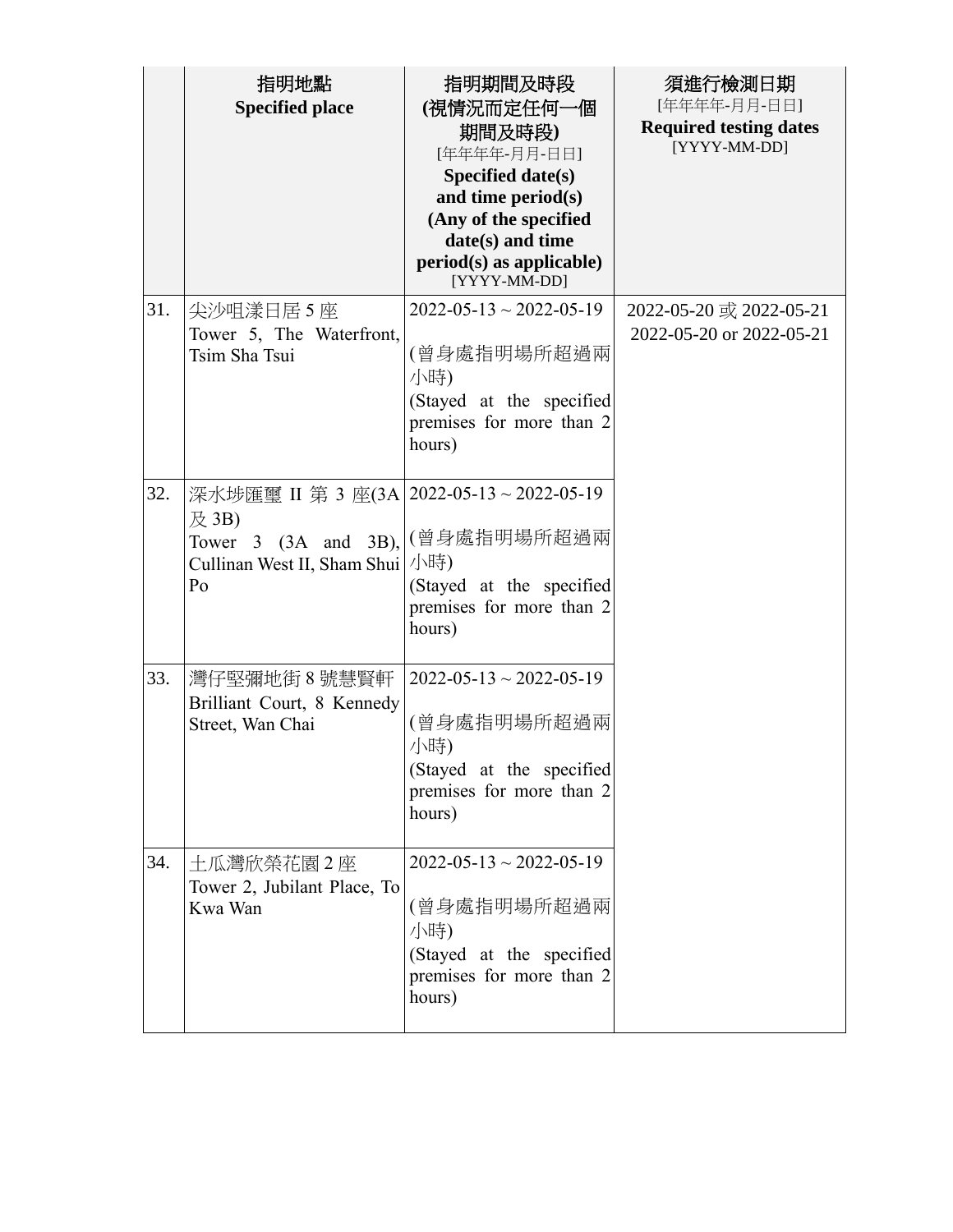|     | 指明地點<br><b>Specified place</b>                                                | 指明期間及時段<br>(視情況而定任何一個<br>期間及時段)<br>[年年年年-月月-日日]<br>Specified date(s)<br>and time period(s)<br>(Any of the specified<br>date(s) and time<br>$period(s)$ as applicable)<br>[YYYY-MM-DD] | 須進行檢測日期<br>[年年年年-月月-日日]<br><b>Required testing dates</b><br>[YYYY-MM-DD] |
|-----|-------------------------------------------------------------------------------|---------------------------------------------------------------------------------------------------------------------------------------------------------------------------------------|--------------------------------------------------------------------------|
| 35. | 跑馬地樂活道 20號樂景園<br>Broadview<br>Villa,<br>20<br>Broadwood Road, Happy<br>Valley | $2022 - 05 - 13 \sim 2022 - 05 - 19$<br>(曾身處指明場所超過兩<br>小時)<br>(Stayed at the specified<br>premises for more than 2<br>hours)                                                          | 2022-05-20 或 2022-05-21<br>2022-05-20 or 2022-05-21                      |
| 36. | 九龍灣麗晶花園4座<br>Block 4, Richland Gardens,<br>Kowloon Bay                        | $2022 - 05 - 13 \sim 2022 - 05 - 19$<br>(曾身處指明場所超過兩<br>小時)<br>(Stayed at the specified<br>premises for more than 2<br>hours)                                                          |                                                                          |
| 37. | 九龍灣麗晶花園7座<br>Block 7, Richland Gardens,<br>Kowloon Bay                        | $2022 - 05 - 13 \sim 2022 - 05 - 19$<br>(曾身處指明場所超過兩<br>小時)<br>(Stayed at the specified<br>premises for more than 2<br>hours)                                                          |                                                                          |
| 38. | 九龍灣麗晶花園9座<br>Block 9, Richland Gardens,<br>Kowloon Bay                        | $2022 - 05 - 13 \sim 2022 - 05 - 19$<br>(曾身處指明場所超過兩<br>小時)<br>(Stayed at the specified<br>premises for more than 2<br>hours)                                                          |                                                                          |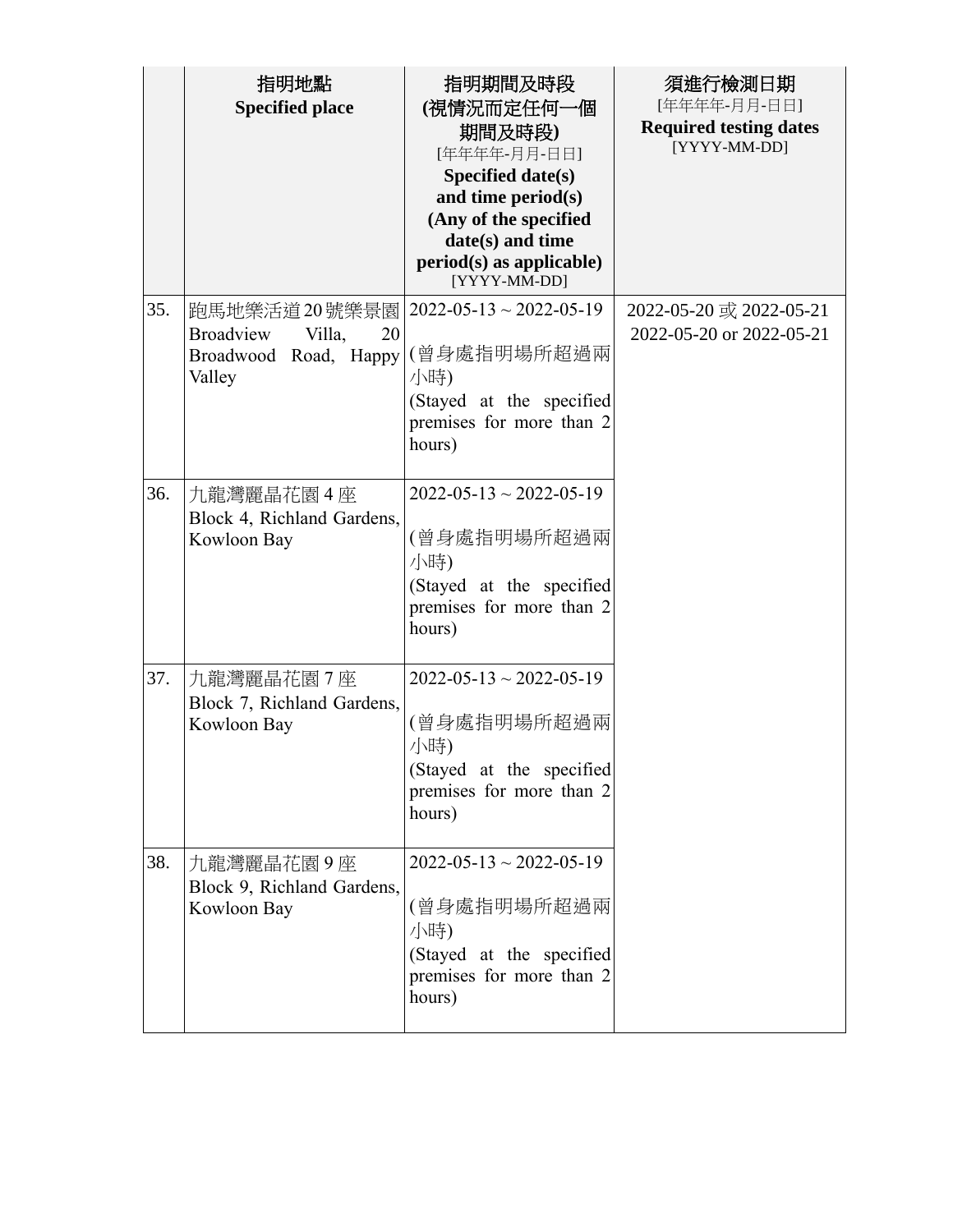|     | 指明地點<br><b>Specified place</b>                                                                                                                                             | 指明期間及時段<br>(視情況而定任何一個<br>期間及時段)<br>[年年年年-月月-日日]<br>Specified date(s)<br>and time period(s)<br>(Any of the specified<br>date(s) and time<br>$period(s)$ as applicable)<br>[YYYY-MM-DD] | 須進行檢測日期<br>[年年年年-月月-日日]<br><b>Required testing dates</b><br>[YYYY-MM-DD] |
|-----|----------------------------------------------------------------------------------------------------------------------------------------------------------------------------|---------------------------------------------------------------------------------------------------------------------------------------------------------------------------------------|--------------------------------------------------------------------------|
| 39. | 九龍灣麗晶花園 10 座<br><b>Block</b><br>10,<br>Richland<br>Gardens, Kowloon Bay                                                                                                    | $2022 - 05 - 13 \sim 2022 - 05 - 19$<br>(曾身處指明場所超過兩<br>小時)<br>(Stayed at the specified<br>premises for more than 2<br>hours)                                                          | 2022-05-20 或 2022-05-21<br>2022-05-20 or 2022-05-21                      |
| 40. | 九龍灣麗晶花園 11座<br><b>Block</b><br>11,<br>Richland<br>Gardens, Kowloon Bay                                                                                                     | $2022 - 05 - 13 \sim 2022 - 05 - 19$<br>(曾身處指明場所超過兩<br>小時)<br>(Stayed at the specified<br>premises for more than 2<br>hours)                                                          |                                                                          |
| 41. | 譚仔三哥<br>上環皇后大道中 338 號<br>338 Apartment 地下<br>TamJai SamGor<br>G/F, 338 Apartment, 338<br>Queen's Road<br>Central,<br>Sheung Wan                                            | 2022-05-13 16:30-18:00                                                                                                                                                                |                                                                          |
| 42. | 宏思國際有限公司<br>上環德輔道中 322 號西區<br>電訊大廈 13樓<br>International<br><b>Benchmark</b><br>Limited<br>13/F, West Exchange Tower,<br>Voeux<br>Des<br>Road<br>322<br>Central, Sheung Wan | $2022 - 05 - 11 \approx 2022 - 05 - 15$<br>(曾身處指明場所超過兩<br>小時)<br>(Stayed at the specified<br>premises for more than 2<br>hours)                                                       |                                                                          |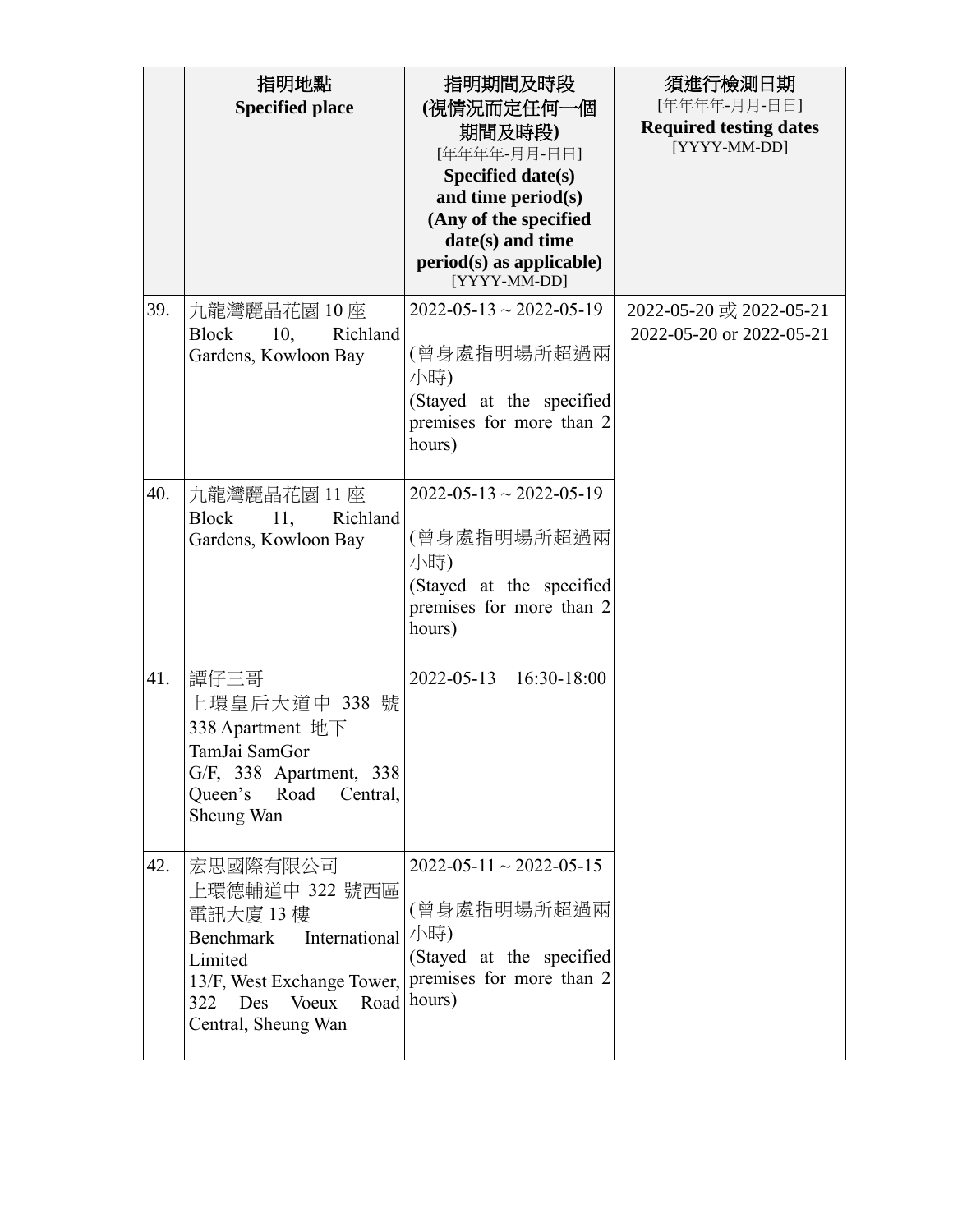| 無<br>N <sub>il</sub> | (I)(a)(ii) 初步陽性檢測個案/陽性檢測個案曾乘搭的公共交通工具<br>Public Transport Taken by Tested Preliminarily Positive Cases/ Tested<br><b>Positive Cases</b> |
|----------------------|----------------------------------------------------------------------------------------------------------------------------------------|
| 無                    | (I)(a)(iii) 污水樣本檢測呈陽性的地點                                                                                                               |
| N <sub>il</sub>      | <b>Places with Sewage Sample(s) Tested Positive</b>                                                                                    |
| 無<br>N <sub>il</sub> | (I)(a)(iv) 與初步陽性檢測個案/陽性檢測個案有關的地點<br><b>Places Relevant to Tested Preliminarily Positive Cases/ Tested Positive</b><br>Cases            |
| (I)(b)               | 上呼吸道感染及/或流感樣疾病個案(幼稚園/幼兒中心)                                                                                                             |
| 無                    | Upper Respiratory Tract Infection and/or Influenza-like Illness Cases                                                                  |
| N <sub>il</sub>      | (Kindergarten/ Child Care Centre)                                                                                                      |
| (I)(c)               | 上呼吸道感染及/或流感樣疾病個案(小學)                                                                                                                   |
| 無                    | Upper Respiratory Tract Infection and/or Influenza-like Illness Cases                                                                  |
| Nil                  | (Primary School)                                                                                                                       |
| (I)(d)               | 初步陽性檢測個案/陽性檢測個案曾到訪的地點(醫院管理局設施)                                                                                                         |
| 無                    | <b>Places Visited by Tested Preliminarily Positive Cases/ Tested Positive Cases</b>                                                    |
| N <sub>il</sub>      | (Facilities of the Hospital Authority)                                                                                                 |
| 附註:                  |                                                                                                                                        |

**Note:**

上述第(I)(a)(i)(1-40)部分的指明地點不包括非住宅單位。 The non-domestic units are excluded from the specific place in Part  $(I)(a)(i)(1-40)$  above.

如果屬於上述第(I)部分中指明的類別人士,須根據《預防及控制疾病規例》(第 599 章,附屬法例 A)第 22 條接受檢疫,在檢疫期間則無須遵從本公告中的規定。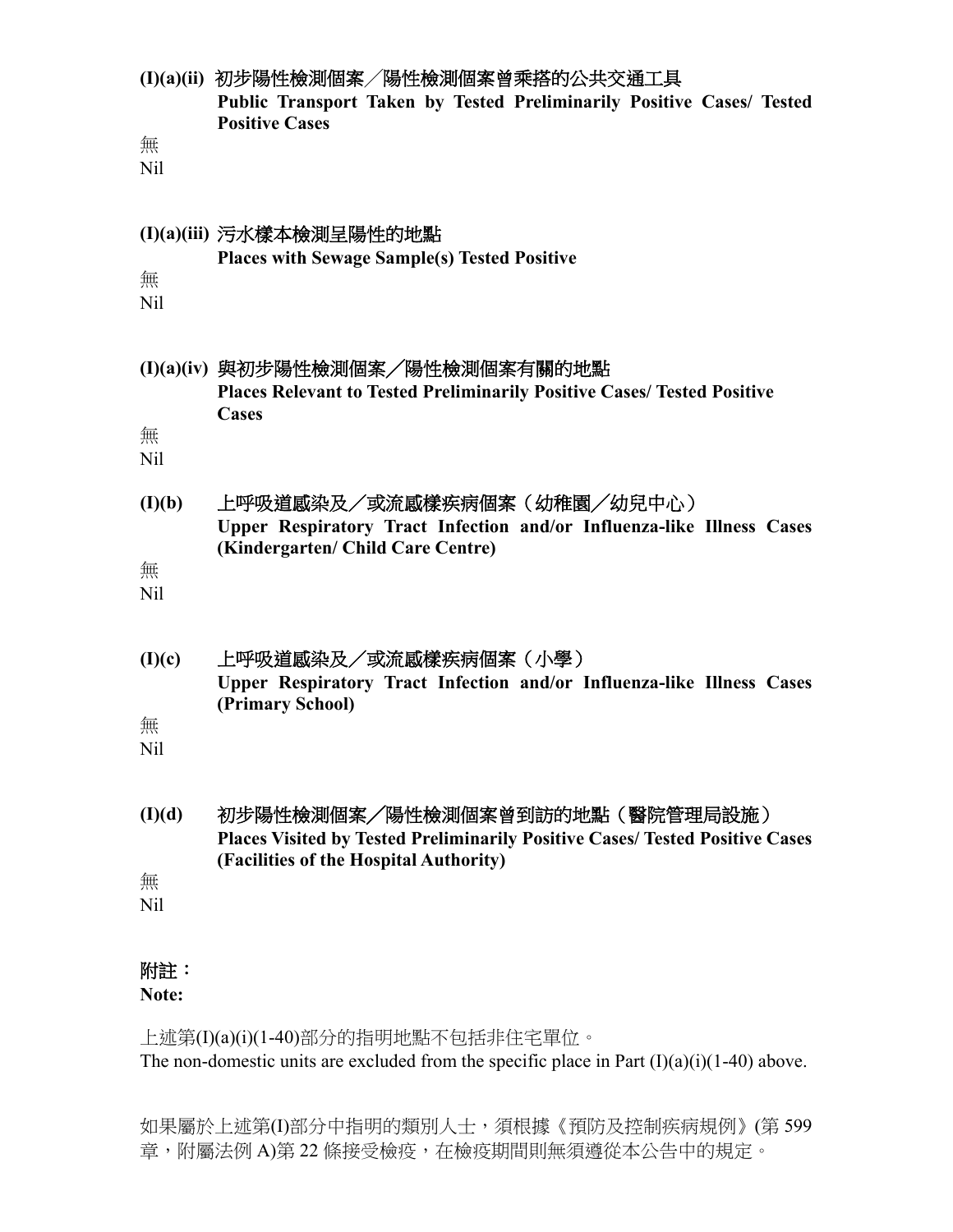如果屬於上述第(I)部分中指明的類別人士在須進行檢測日期在醫院或隔離設施接受 治療或隔離,有關人士在知會醫護人員有關適用檢測要求並在住院或隔離期間遵從 相關醫院或隔離設施的檢測安排的情況下,會獲視為已遵從強制檢測公告的規定。

上述第(I)部分中指明的類別人士如在 2022 年 2 月 19 日或之後取得 2019 冠狀病毒 病的聚合酶連鎖反應核酸檢測或快速抗原測試的陽性檢測結果(有關人士),則無須 按本公告的規定進行檢測。有關人士須向訂明人員按以下規定出示相關證明文件:

- (a) 就曾在聚合酶連鎖反應核酸檢測中取得陽性檢測結果的人士——出示相關載有 陽性檢測結果的電話短訊通知;或
- (b) 就曾在快速抗原測試中取得陽性檢測結果的人士——出示在政府「2019 冠狀病 毒快速抗原測試陽性結果人士申報系統」作出申報後獲發的電話短訊通知或隔 離令。

如有關人士未能出示相關證明文件,則仍須按本公告的規定進行檢測。

If a person who falls within the category specified in Part (I) above is required to undergo quarantine pursuant to section 22 of the Prevention and Control of Disease Regulation (Chapter 599, sub. leg. A), that person is not required to comply with the requirements set out in this Notice during the quarantine period.

If a person who falls within the category specified in Part (I) above is receiving treatment or under isolation in a hospital or an isolation facility on the required testing date(s), he/she would be taken to have complied with the requirements set out in the compulsory testing notice if he/she informs a medical professional of the applicable testing requirements and follows the testing arrangement as instructed by the hospital or isolation facility concerned during his/her hospitalisation or isolation.

If a person who falls within the category specified in Part (I) above had obtained on or after 19 February 2022 a positive test result in a polymerase chain reaction-based nucleic acid test or rapid antigen test for COVID-19 (*relevant person*), then he/she needs not undergo testing in accordance with the requirements of this Notice. The relevant person must produce the relevant documentary proof to a prescribed officer as required below:—

- (a) in respect of a person who had been tested positive in a polymerase chain reactionbased nucleic acid test—produce the relevant SMS (mobile phone text message) notification containing the positive result of the test; or
- (b) in respect of a person who had been tested positive in a rapid antigen test—produce the relevant SMS (mobile phone text message) notification or isolation order issued after making a declaration on the Government's "Declaration System for individuals tested positive for COVID-19 using Rapid Antigen Test".

If the relevant person cannot produce the relevant documentary proof, then he/she must still undergo testing in accordance with the requirements of this Notice.

所有檢測必須使用鼻腔和咽喉合併拭子樣本進行,除非有關人士持有註冊醫生發出 醫生證明書,證明其因健康原因而未能使用鼻腔和咽喉合併拭子樣本進行檢測。

All tests require using a sample taken through combined nasal and throat swabs, except for persons holding a medical certificate issued by a registered medical practitioner proving that they are unfit to undergo testing using a sample taken through combined nasal and throat swabs because of health reasons.